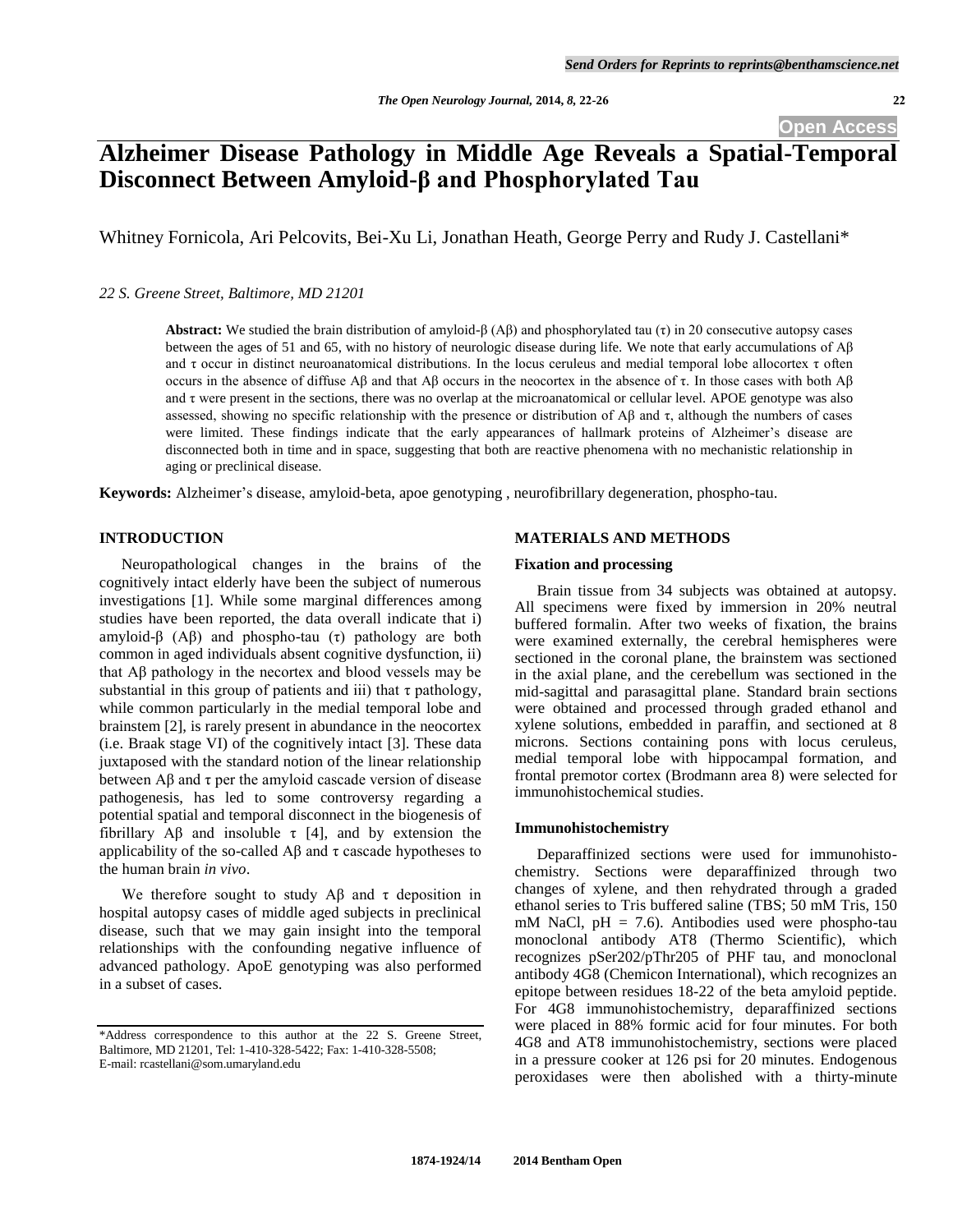incubation in 3%  $H_2O_2$ . After blocking sections with 10% normal goat serum (NGS) in TBS for thirty minutes, primary antibodies were applied for sixteen hours at 4 ºC. Sections were then rinsed in 1% NGS in TBS, followed by ten minutes in 10% NGS, and a species-specific secondary antibody made in goat was applied for thirty minutes. After rinsing again as previous, the species-specific peroxidaseanti-peroxidase complex was applied for one hour at room temperature. Sections were rinsed two times in Tris buffer and developed with 3-3' diaminobenzidine (Dako). Stained sections were dehydrated and mounted with Permount.

#### **ApoE genotyping**

 ApoE genotyping was performed on paraffin-embedded sections of cerebellum using the Promega Wizard Genomic DNA Purification Kit (#A1120). 10-20 mg of brain tissue was put in blue homogenizer tube (Fisher #K79520-0000), to which was added 600 µl of cold Nuclei Lysis Solution and homogenized for twenty seconds. The lysates were incubated at 65 °C for fifteen to thirty minutes. 3 µl Rnase Solution was added, and then incubated at 37 °C for fifteen to thirty minutes. The sample was cooled, and 200 µl Protein Precipitation Solution was added and subsequently vortexed. The samples were cooled on ice for five minutes, spun for four minutes (14000 rpm); the supernatant transferred to a clean tube and precipitated with 600 ul isopropanol at room temp. The white, threadlike DNA was aspirated, washed with 600 µl of 70% ethanol, vortexed, spun for one minute, and aspirated as before. The pellet was air-dried for ten to fifteen minutes, resuspended in 100 µl DNA Rehydration Solution, and incubated one hour at 65 °C.

 PCR was performed using the Roche Expand High Fidelity PCR system using 5 µl DNA, 2mM MgCl2, 10% DMSO, 0.2 mM dNTP, 0.5 pmol APOE upstream (TCC AAG GAG CTG CAG GCG GCG CA), 0.5 pmol APOE downstream (ACA GAA TTC GCC CCG GCC TGG TAC ACT GCCA), and 1x buffer in a 50 µl reaction. After denaturing at 95 °C for five minutes, the thermocycler was set for 35 cycles (95 °C one minute, 65 °C one minute, 72 °C one minute). PCR products were precipitated and resuspended in water. Restrictions with CfoI (Promega) were performed for ninety minutes at 37 °C. Bands were separated on 8% acrylamide gels using TBE buffer.

### **Chart review**

 Following review with the Institutional review board, the study was exempted. Available clinical records were examined and summarized for all cases.

### **RESULTS**

#### **Routine pathological examination**

 Gross brain examination along with examination of representative sections stained with H&E showed no specific neuropathological changes. Isolated neurofibrillary degeneration was noted on routine stains in the entorhinal cortex and the locus ceruleus in a minority of cases.

#### **T immunohistochemistry**

 Given the limited overall extent of proteinopathy in middle age versus advanced AD, cases were assessed as presence or absence of protein, rather than extent, which was limited in all cases when present.

 T immunoreactivity was present in the locus ceruleus in all twenty cases. The immunoreactivity consistent of neuropil threads in all cases, as well as frank neurofibrillary tangles in a subset of cases. Similar findings were noted in 17 of twenty sections of the basal nucleus of Meynert, and in 19 of twenty sections of the medial temporal lobe allocortex including Ammon's horn and the entorhinal cortex. Scattered neurofibrillary threads were detected in the frontal neocortex in 7 out of twenty cases (Figs. (**1-4**), Table **1**).



**Fig. (1).** AT8-positive neurofibrillary tangle is noted in the locus ceruleus (**1A** - left). Some degree of τ pathology was present in the locus ceruleus in all subjects, in only one immunostain of a 6 micron thick section. No Aβ was present in the locus ceruleus region in any of the cases ( $1B - right$ ). Scale bars = 30  $\mu$ m.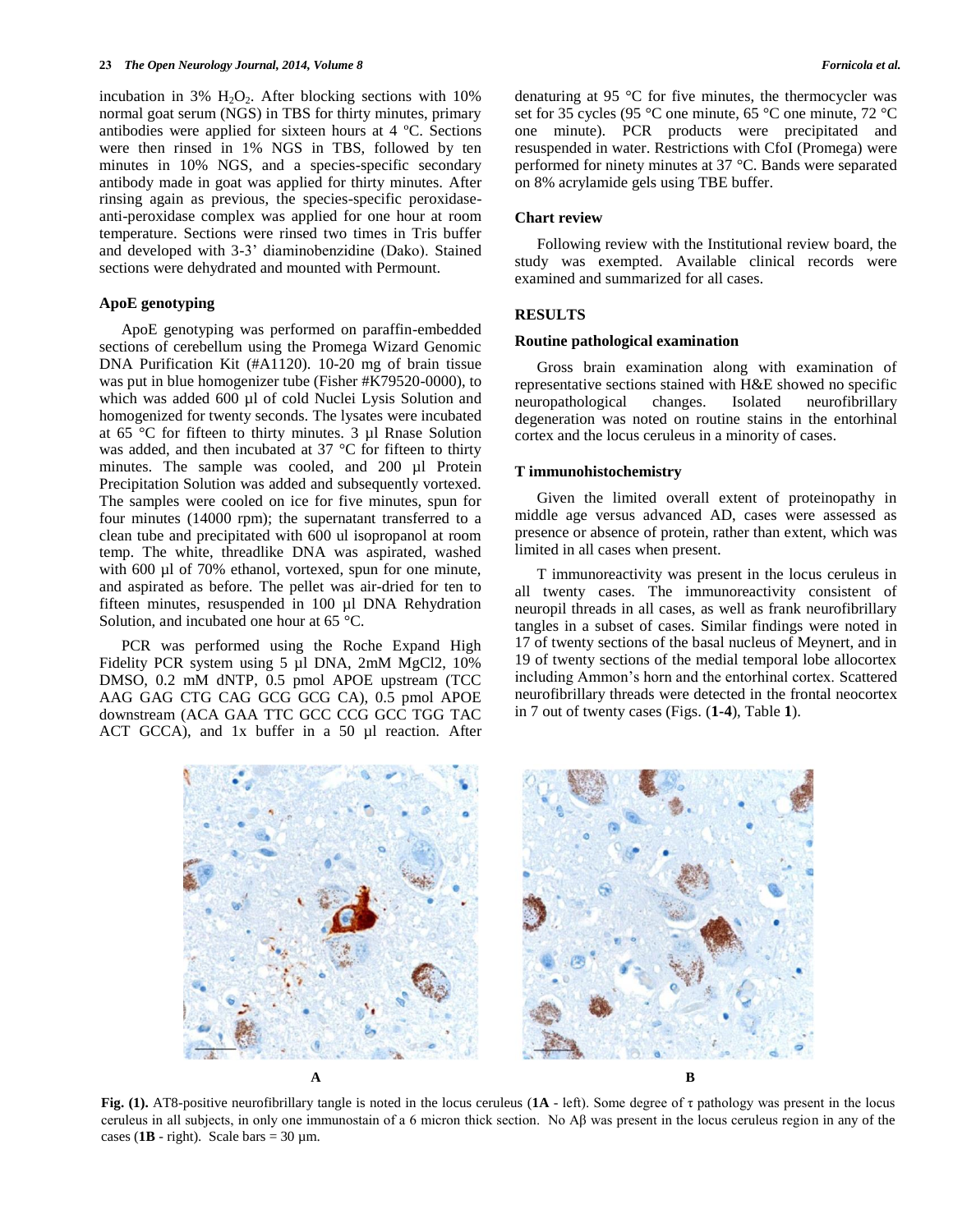| <b>APOE</b> |                | Tau   | Amyloid-β      |      |
|-------------|----------------|-------|----------------|------|
| E2/E3       | Neocortical    | 1/2   | Neocortical    | 1/2  |
|             | Allocortical   | 2/2   | Allocortical   | 0/2  |
|             | Locus ceruleus | 2/2   | Locus ceruleus | 0/2  |
|             | <b>NBM</b>     | 1/2   | <b>NBM</b>     | 0/2  |
| E3/E3       | Neocortical    | 4/14  | Neocortical    | 8/14 |
|             | Allocortical   | 13/14 | Allocortical   | 6/14 |
|             | Locus ceruleus | 14/14 | Locus ceruleus | 0/14 |
|             | <b>NBM</b>     | 12/14 | <b>NBM</b>     | 0/14 |
| E3/E4       | Neocortical    | 2/4   | Neocortical    | 2/4  |
|             | Allocortical   | 4/4   | Allocortical   | 2/4  |
|             | Locus ceruleus | 4/4   | Locus ceruleus | 0/4  |
|             | <b>NBM</b>     | 4/4   | <b>NBM</b>     | 0/4  |

**Table 1. Presence of τ and Aβ as a function of brain region and** *APOE***.**

NBM = nucleus basalis of Meynert





**Fig. (2).** Focally dense accumulation AT8-positive neurofibrillary tangles and neuropil threads is present in the CA-2 region of the hippocampus (**2A** - left), whereas no Aβ immunoreactivity was present, either in the CA-2 region or in the sections of cerebral cortex elsewhere in this case  $(2B - right)$ . Scale bars = 100  $\mu$ m

### **Aβ immunohistochemistry**

 Diffuse plaques were identified in the cerebral neocortex in 12 out of twenty cases. The numbers varied from sparse to moderate. Neuritic and cored plaques were essentially absent. Medial temporal lobe allocortical involvement was present in 10 out of twenty cases, and generally to a lesser extent compared to neocortical involvement. The region of the locus ceruleus and nucleus basalis showed no Aβ deposits.

#### **Combined presence of Aβ and τ**

In five cases, both  $\text{A}\beta$  and τ were present in the cerebral cortex. However, in none of those cases were diffuse plaques and  $\tau$  pathology colocalized, aside from one case in which both  $\overrightarrow{AB}$  and  $\tau$  were present in the inferior temporal neocortex, although the adjacent entorhinal cortex and subiculum showed  $\tau$  in the absence of A $\beta$ .

 *APOE* genotype. PCR with restriction enzyme analysis demonstrated two ε2/ε3 subjects, four ε3/ε4 subjects, and fourteen  $\epsilon 3/\epsilon 3$  subjects. These allelic frequencies are compatible with those found in the population. No specific  $\tau$ or Aβ pathologies were noted as a function of *APOE*, although the numbers are too limited to draw definitive conclusions regarding the association of *APOE* with early τ or Aβ appearance.

#### **DISCUSSION**

 The importance of studying middle aged subjects rests in the fact that Alzheimer disease pathology is end-stage essentially by definition, and like any other non-neoplastic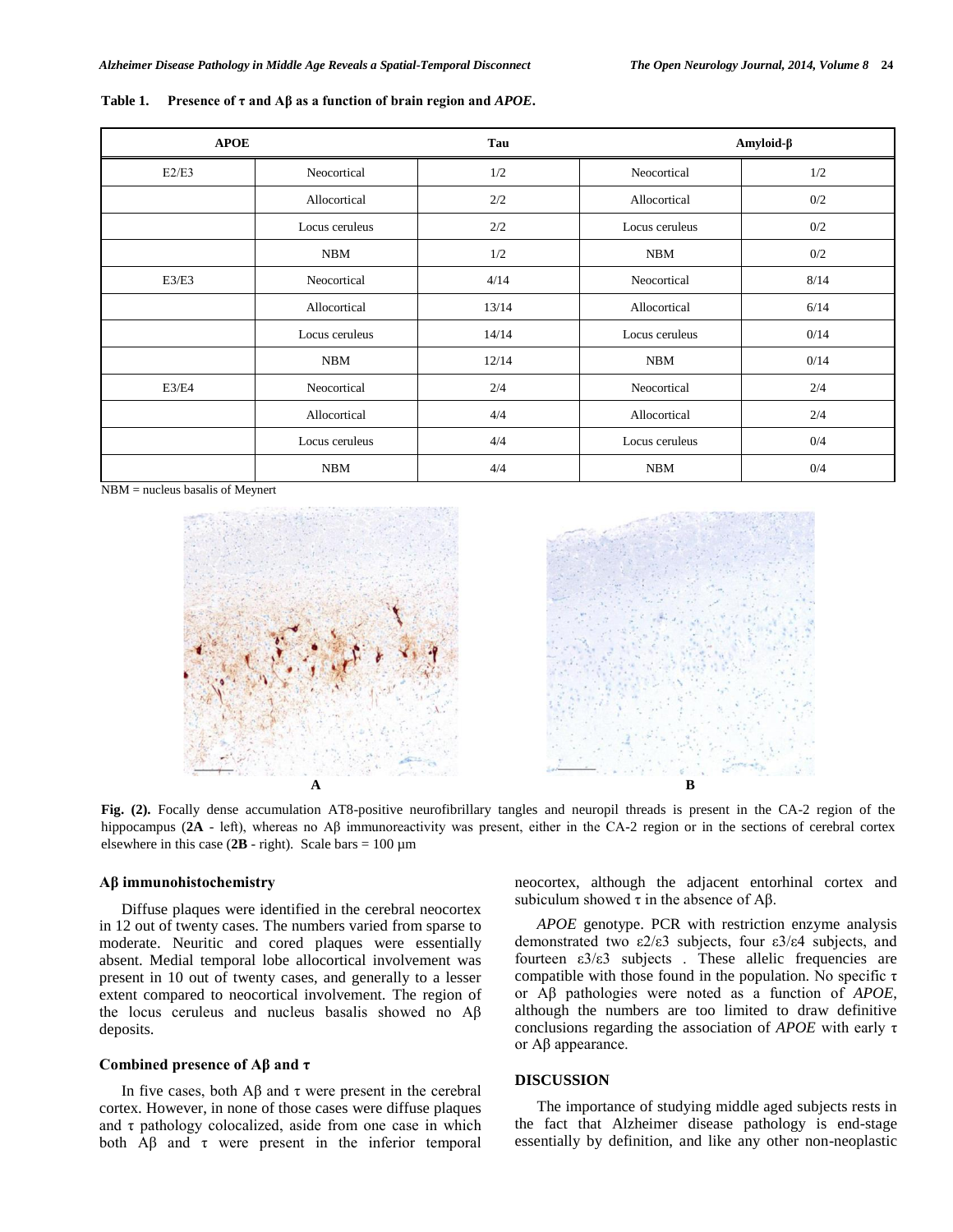

**Fig. (3).** Low magnification of the hippocampal formation shows the distribution of t (**3A** - left) and Aβ (**3B** - right) in the case with the most advanced protein accumulation. Note that while some degree of overlap between  $\tau$  and A $\beta$  are present, significant areas such as in the region of the entorhinal cortex and subiculum, show  $\text{A}\beta$  in the absence of t. Scale bars = 1 mm.



**Fig. (4).** Focal AT8 positive neurofibrillary degeneration is noted in the frontal neocortex (**4A** - left), which was unaccompanied by Aβ pathology anywhere in the cerebral cortex  $(4B - right)$ . Scale bars = 50  $\mu$ m

condition, loses specificity the more the process is advanced [5]. Moreover, treatment efforts aimed at removing lesions or their constituent proteins, be they plaques or low-n soluble assembly intermediates, have failed in mild to moderate dementia [6], suggesting to some that intervention was too late and that earlier stages, such as mild cognitive impairment or even cognitively normal subjects, be studied alongside biomarkers. With this in mind, several factors with implications into Alzheimer disease pathogenesis emerged in this study, despite the relatively small numbers. First, accumulation of insoluble, phosphorylated τ, as evidence by AT8 expression, can and does occur, in the absence of Aβ, not only in the brainstem, but elsewhere in the brain as well. Indeed, in this study 20 out of 20 cases had evidence of the  $\tau$ accumulation in the region of the locus ceruleus, while 0 out of 20 cases showed brainstem Aβ. Similarly, in the basal forebrain, 17 out of 20 cases showed τ deposits, and 0 out of 20 had Aβ. Neurofibrillary pathology appeared in the entorhinal region in 19 out of 20 cases, in which only 12 of these had diffuse Aβ deposits. In the frontal cortex, 11 out of 20 subjects demonstrated diffuse Aβ deposits, while 7 out of 20 subjects had  $\tau$  deposits, typically in the form of neuropil threads. In those subjects who had both, the Aβ and the  $τ$ were not colocalized. Thus, it is clear that in this age range, the process of tau-phosphorylation, and the beginnings of neurofibrillary degeneration, either age related or Alzheimer disease related, precedes Aβ deposition in general, and Aβ specifically in the locus ceruleus by many years or decades [7].

*APOE* analysis showed two *APOE* ε2/ε3 subjects, four ε3/ε4 subjects, and fourteen ε3/ε3 subjects. These allelic